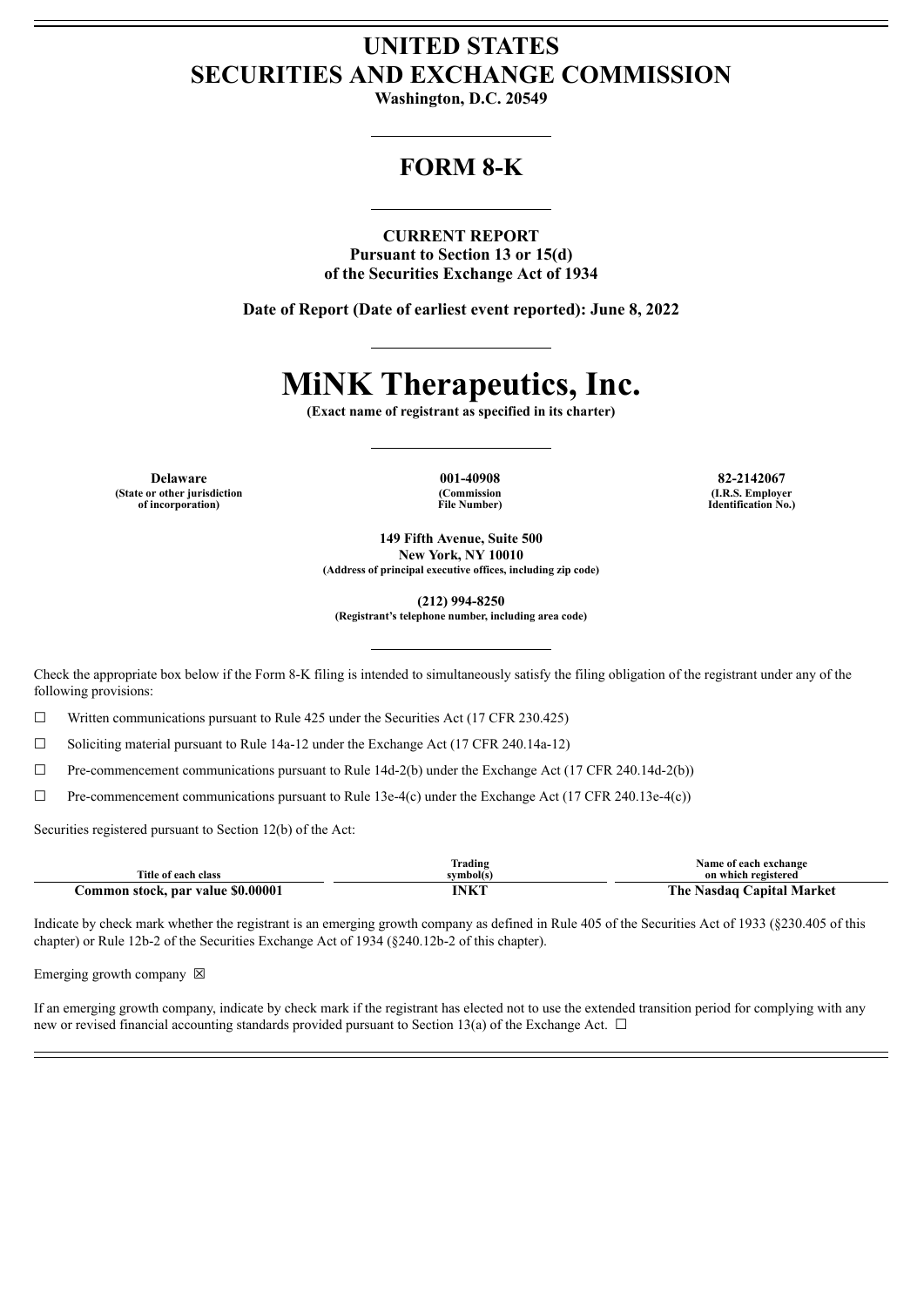#### Item 5.02 Departure of Directors or Certain Officers; Election of Directors; Appointment of Certain Officers; Compensatory **Arrangements of Certain Officers.**

On June 8, 2022, the Board of Directors of MiNK Therapeutics, Inc. (the "Company") approved an Executive Change of Control Plan and form of Participation Agreement (the "Plan"). Each of the Company's Executives (as defined in the Plan) is eligible to participate in the Plan.

Under the terms of the Plan, if a change of control (as defined in the Plan) occurs and the Executive is employed by the Company on the date of such change of control, then 50% of any stock options, restricted stock units or shares of restricted stock of the Company previously granted or issued to the Executive that are outstanding and unvested as of the date of the change of control and for which vesting is solely based on the passage of time shall become vested, exercisable and, in the case of shares of restricted stock, no longer subject to forfeiture.

The Plan provides for certain payments and benefits upon termination following a change of control. Under the terms of the Plan, if a change of control occurs and the Company terminates the applicable Executive's employment other than for Cause (as defined in the Plan) or the Executive terminates their employment for Good Reason (as defined in the Plan) within 18 months following a change of control, the Executive will be entitled to the following:

- one lump sum payment equal to the sum of: (a) the Executive's 12 months base salary in effect on the date of termination (or, if greater, as in effect prior to any reduction to such base salary following the change of control), plus an amount equal to the higher of (A) the Executive's target incentive bonus for the year in which the Executive's employment terminates (or, if greater, as in effect prior to any reduction to such target incentive bonus following the change of control), or (B) the actual incentive bonus paid to the Executive, if any, under the Company's incentive plan for the last full fiscal year preceding the year in which the Executive's employment terminates;
- if the Executive timely elects COBRA continuation coverage, the Company shall also pay the employer portion of the group medical and dental premium payments as in effect on the date of the termination of employment for the Executive and his/her qualified dependents until the earlier of (i) the end of the 12-month period following the date of termination of employment, or (ii) the date on which the Executive ceases to be eligible for COBRA continuation coverage for any reason or such coverage otherwise terminates;
- (I) any outstanding unvested options granted or issued to the Executive as of the date of the change of control shall become vested and shall be exercisable for 90 days following termination of the Executive's employment (but not following the original term of such options), (II) any shares of unvested restricted stock of the Company or unvested restricted stock units granted or issued to the Executive as of the date of the change of control shall become vested and no longer subject to forfeiture (in the case of restricted stock), in the case of (I) and (II), assuming that any performance vesting conditions associated with a grant of options, restricted stock or restricted stock units are satisfied, and (III) the Company will provide the Executive with an outplacement benefit in the form of a lump-sum payment of \$10,000 plus an additional lump-sum payment in an amount sufficient, after giving effect to all federal, state and other taxes with respect to such additional payment, to make the Executive whole for all taxes (including withholding taxes) on such outplacement assistance benefit.

The Plan includes a non-compete provision that precludes the Executive, during the Non-Competition Period (as defined in the Plan), from engaging in in any manner in any activity that is directly or indirectly competitive with the business of the Company or any of its Affiliates (as defined in the Plan) as conducted or under consideration at any time during the Executive's employment. Restricted activity includes, without limitation, accepting employment or a consulting position with any Person (as defined in the Plan) who is, or at any time within 12 months prior to termination of the Executive's employment has been, a competitor or a customer of the Company or any of its Affiliates. The Plan also includes a non-solicitation provision.

The foregoing description of the Plan does not purport to be complete and is qualified in its entirety by reference to the full text of the Plan, which is attached as Exhibit 10.1 and incorporated by reference into this Current Report on Form 8-K.

#### **Item 5.07 Submission of Matters to a Vote of Security Holders.**

The Company held its Annual Meeting of Stockholders (the "Annual Meeting") on June 8, 2022. A total of 28,243,602 shares of common stock, representing 84.2% of the shares outstanding and eligible to vote and constituting a quorum, were present at the Annual Meeting or represented by valid proxies. At the Annual Meeting, the Company's stockholders voted on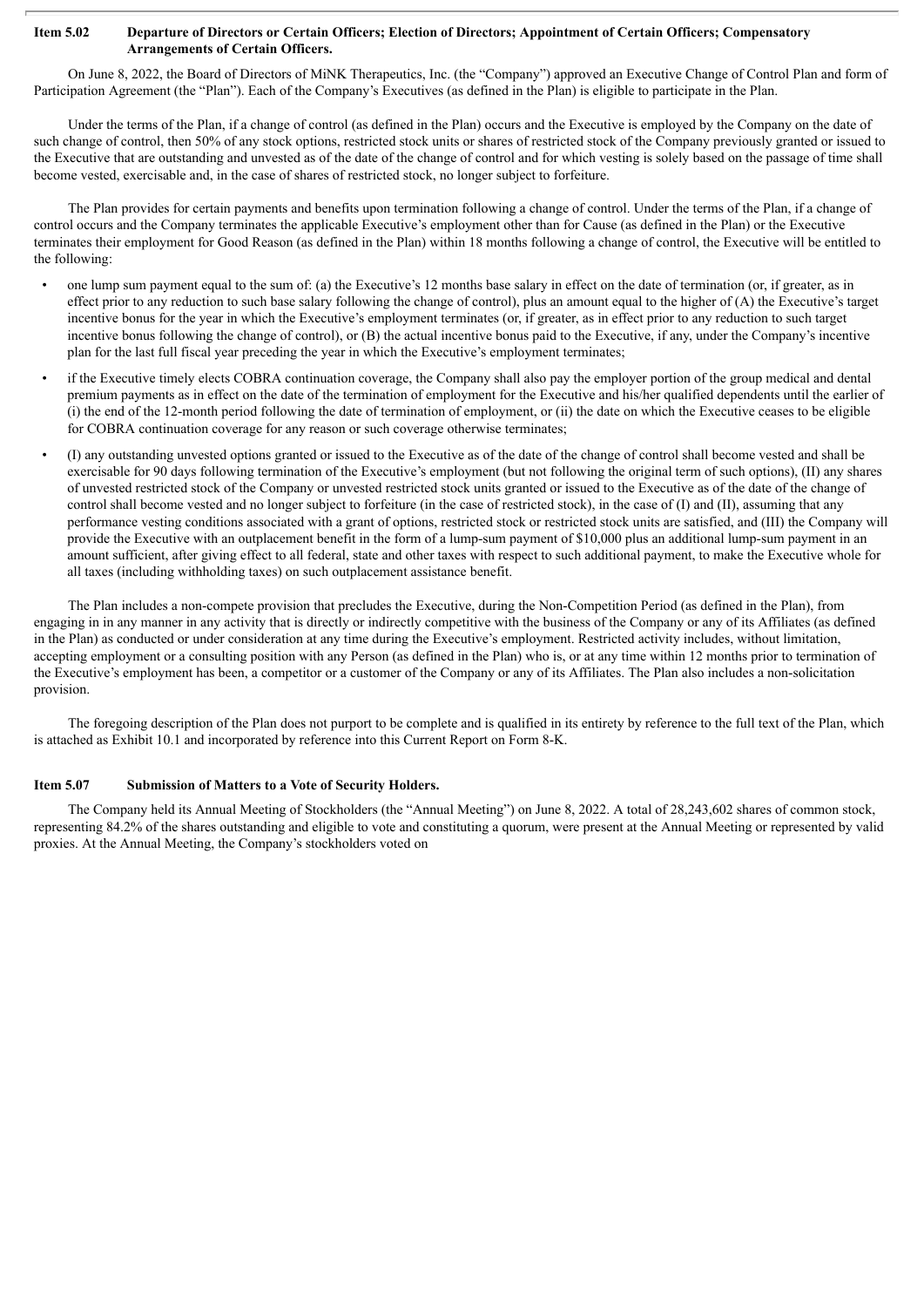the following matters, which are described in detail in the Company's Definitive Proxy Statement filed with the U.S. Securities and Exchange Commission on April 29, 2022: (i) to elect Peter Behner, Jennifer Buell and Ulf Wiinberg as Class I directors, each for a term of three years expiring at the 2025 Annual Meeting of Stockholders ("Proposal 1") and (ii) to ratify the appointment of KPMG LLP as the Company's independent registered public accounting firm for the fiscal year ending December 31, 2022 ("Proposal 2").

The Company's stockholders elected each of the Class I director nominees nominated for election in Proposal 1 at the Annual Meeting. The Company's stockholders voted for the Class I directors as follows:

| <b>Class I Director Nominees</b> | For          | Against | Withheld | <b>Broker Non-Votes</b> |
|----------------------------------|--------------|---------|----------|-------------------------|
| Peter Behner                     | 27, 207, 649 |         | 467.723  | 568,230                 |
| <b>Jennifer Buell</b>            | 27,194,848   |         | 480.524  | 568,230                 |
| <b>Ulf Wiinberg</b>              | 27.171.244   |         | 504,128  | 568,230                 |

The Company's stockholders approved Proposal 2. The votes cast at the Annual Meeting were as follows:

| For<br>____              | 921N.                                                                                                                   |        | Krol<br>Non-<br>Votes<br>$\overline{r}$ and $\overline{r}$<br>. |
|--------------------------|-------------------------------------------------------------------------------------------------------------------------|--------|-----------------------------------------------------------------|
| no.<br>$\sim$<br>-<br>__ | $\mathcal{L}(\mathcal{L})$ and $\mathcal{L}(\mathcal{L})$ and $\mathcal{L}(\mathcal{L})$ and $\mathcal{L}(\mathcal{L})$ | $\cap$ | $\sim$ $\sim$ $\sim$                                            |

### **Item 9.01 Financial Statements and Exhibits.**

(d) Exhibits

| Exhibit<br>No. | <b>Description</b>                                                          |
|----------------|-----------------------------------------------------------------------------|
| 10.1           | MiNK Therapeutics, Inc. Executive Change of Control Plan                    |
| 104            | Cover Page Interactive Data File (embedded within the Inline XBRL document) |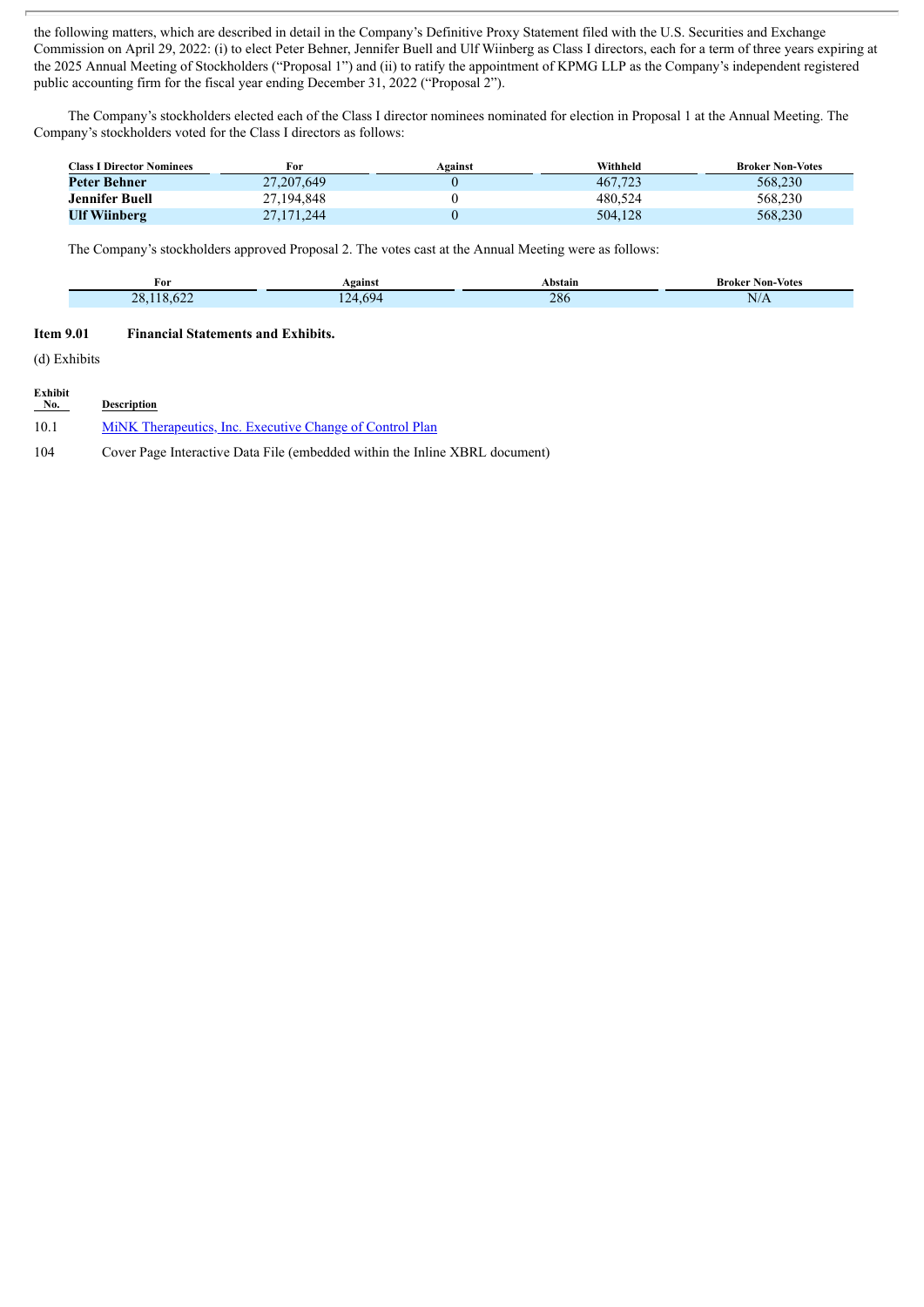**SIGNATURES**

Pursuant to the requirements of the Securities Exchange Act of 1934, the registrant has duly caused this report to be signed on its behalf by the undersigned hereunto duly authorized.

Date: June 14, 2022 MiNK Therapeutics, Inc.

By: /s/ Jennifer S. Buell, Ph.D.

Jennifer S. Buell, Ph.D. President and Chief Executive Officer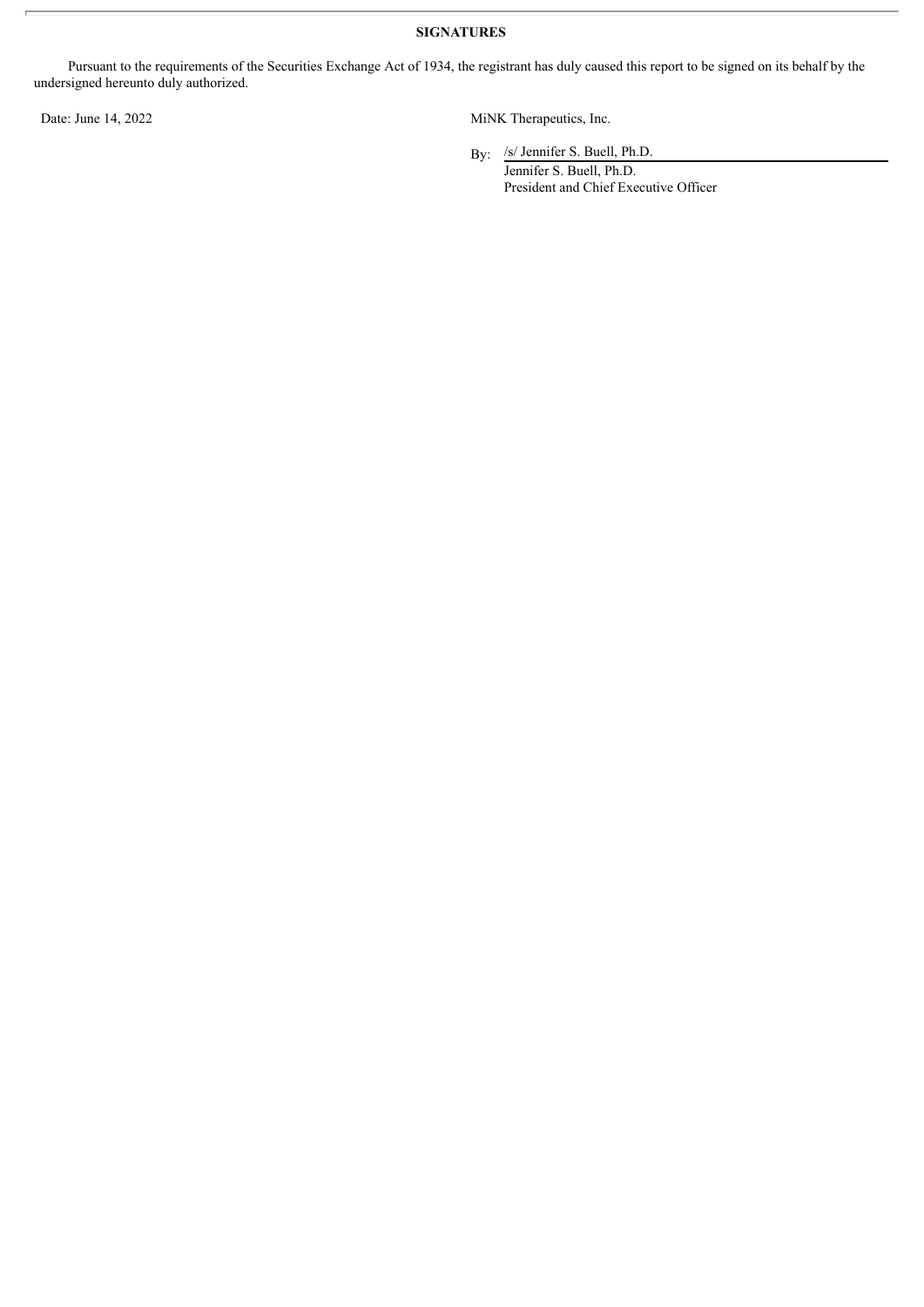#### **MINK THERAPEUTICS, INC. EXECUTIVE CHANGE OF CONTROL PLAN**

<span id="page-4-0"></span>Subject to the terms and conditions hereinafter set forth, MiNK Therapeutics, Inc., a Delaware corporation, (the "**Company**") has established this Executive Change of Control Plan (the "**Plan**") as of June 8, 2022 (the "**Effective Date**") to offer certain compensation and benefits to certain Executives (as defined herein) in the event of a Change of Control (as defined herein) and/or certain terminations of employment following a Change of Control on or after the Effective Date, subject to the terms and conditions set forth in this Plan and the Participation Agreement to be executed by each Executive wishing to participate in this Plan, a form of which is attached hereto as Exhibit A (the "**Participation Agreement**").

1. Definitions. For purposes of the Plan, the following definitions apply:

(a) "**Affiliates**" means all persons and entities directly or indirectly controlling, controlled by or under common control with the Company, where control may be by either management authority or equity interest.

(b) "**Cause**", as determined by the Company, means, as to any Executive: (i) a substantial failure of the Executive to perform the Executive's duties and responsibilities to the Company or any of its subsidiaries or substantial negligence in the performance of such duties and responsibilities; (ii) the commission by the Executive of a felony or a crime involving moral turpitude; (iii) the commission by the Executive of theft, fraud, embezzlement, material breach of trust or any material act of dishonesty involving the Company or any of its subsidiaries; (iv) a significant violation by the Executive of the Code of Business Conduct and Ethics of the Company or any of its subsidiaries of any material policy of the Company or any of its subsidiaries, or of any statutory or common law duty of loyalty to the Company or any of its subsidiaries; (v) material breach of any of the terms of the Plan, or of the terms of any other agreement between the Company or any of its subsidiaries and the Executive; or (vi) other conduct by the Executive that could be expected to be harmful to the business, interests or reputation of the Company

(c) "**Change of Control**" shall mean: (i) the acquisition by any Organization of beneficial ownership (within the meaning of Rule 13d-3 promulgated under the Exchange Act) of 50% or more of the common stock of the Company; provided, however, that for purposes of this subsection (i), an acquisition shall not constitute a Change of Control if it is: (A) by a Benefit Plan sponsored or maintained by the Company or an entity controlled by the Company or (B) by an entity pursuant to a transaction that complies with clauses (A), (B) and (C) of subsection (iii) of this Section 1(c); (ii) individuals who, as of the Effective Date, constitute the Board (the "**Incumbent Board**") cease for any reason to constitute at least a majority of the Board; provided, however, that any individual becoming a director subsequent to the Effective Date whose election, or nomination for election by the Company's stockholders, was approved by a vote of at least a majority of the directors then comprising the Incumbent Board (or a majority of the members of a nominating committee who are members of the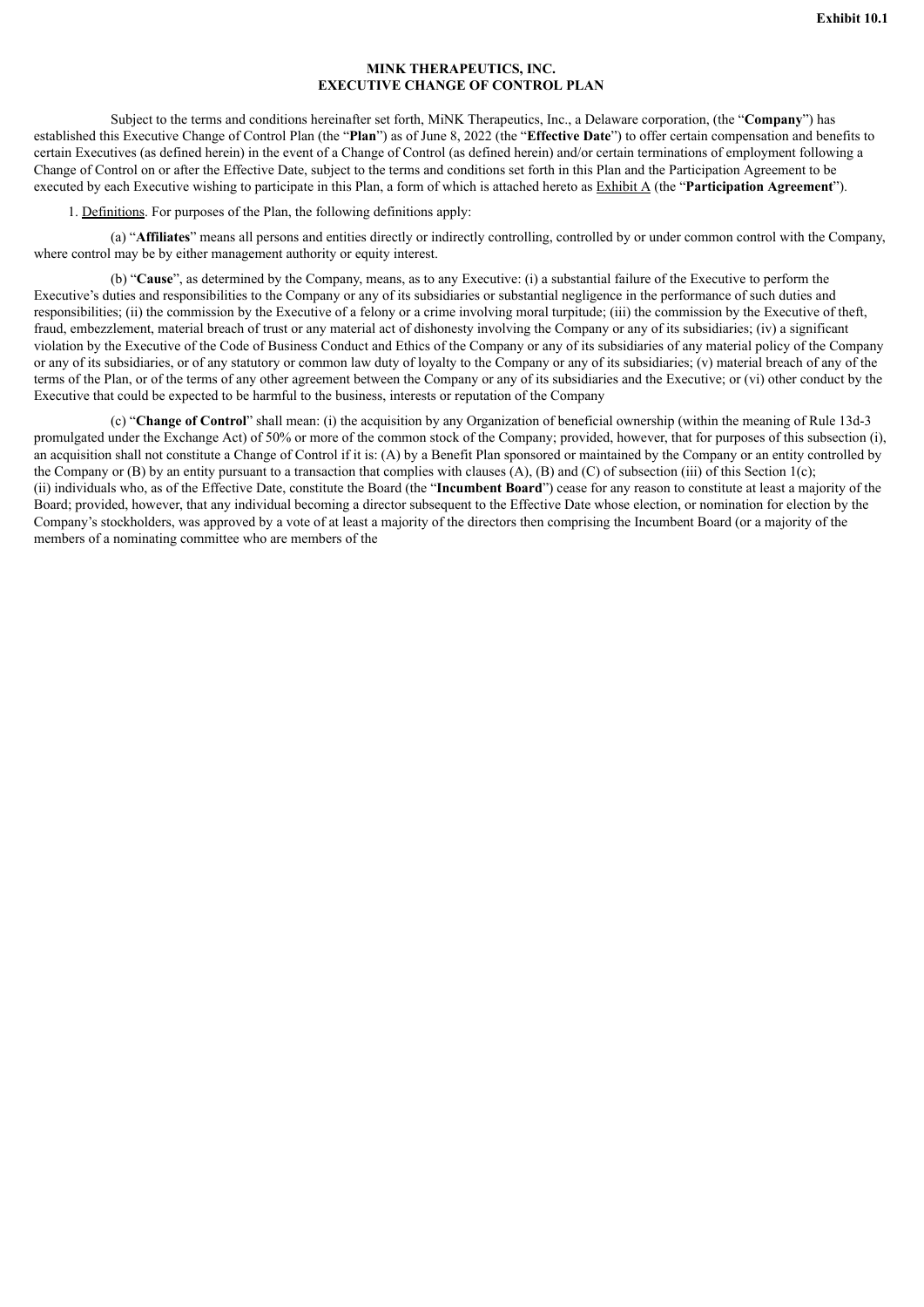Incumbent Board) shall be treated as a member of the Incumbent Board unless he/she assumed office as a result of an actual or threatened election contest with respect to the election or removal of directors or other actual or threatened solicitation of proxies or consents by or on behalf of an Organization other than the Board; (iii) consummation of a merger or consolidation involving the Company, or a sale or other disposition of all or substantially all of the assets of the Company, (a "transaction") in each case unless, immediately following such transaction, (A) the beneficial owners of the common stock of the Company outstanding immediately prior to such transaction beneficially own, directly or indirectly, more than 50% of the combined voting power of the outstanding voting securities of the entity resulting from such transaction (including, without limitation, an entity which as a result of such transaction owns the Company or all or substantially all of the Company's assets either directly or through one or more subsidiaries), (B) no Organization (excluding any entity resulting from such transaction or any Benefit Plan of the Company or such entity resulting from such transaction) beneficially owns, directly or indirectly, 50% or more of the combined voting power of the then outstanding voting securities of such entity, and (C) at least a majority of the members of the board of directors or similar board of the entity resulting from such transaction were members of the Incumbent Board at the time of the execution of the initial agreement, or of the action of the Board, approving such transaction; or (iv) approval by the stockholders of the Company of a complete liquidation or dissolution of the Company. For purposes of the Plan: "**Benefit Plan**" means any employee benefit plan, including any related trust; "**Board**" means the Board of Directors of the Company; "**Exchange Act**" means the Securities Exchange Act of 1934, as amended; and "**Organization**" means any individual, entity or group (within the meaning of Section 13(d)(3) or Section 14(d)(2) of the Exchange Act) excluding, for this purpose, the Company and its Affiliates as of the Effective Date.

(d) "**Company**" means MiNK Therapeutics, Inc., a Delaware corporation, and any successor in interest to the Company.

- (e) "**Compensation Committee**" means the compensation committee of the Board.
- (f) "**ERISA**" means the Employee Retirement Income Security Act of 1974, as amended.

(g) "**Executive**" means each employee of the Company specifically designated by the Compensation Committee (or an individual specifically appointed by the Compensation Committee to make such determination) as eligible to participate in the Plan, provided such individual holds the position of Vice President or above in the Company, or is otherwise identified as an essential employee of the Company by the Compensation Committee.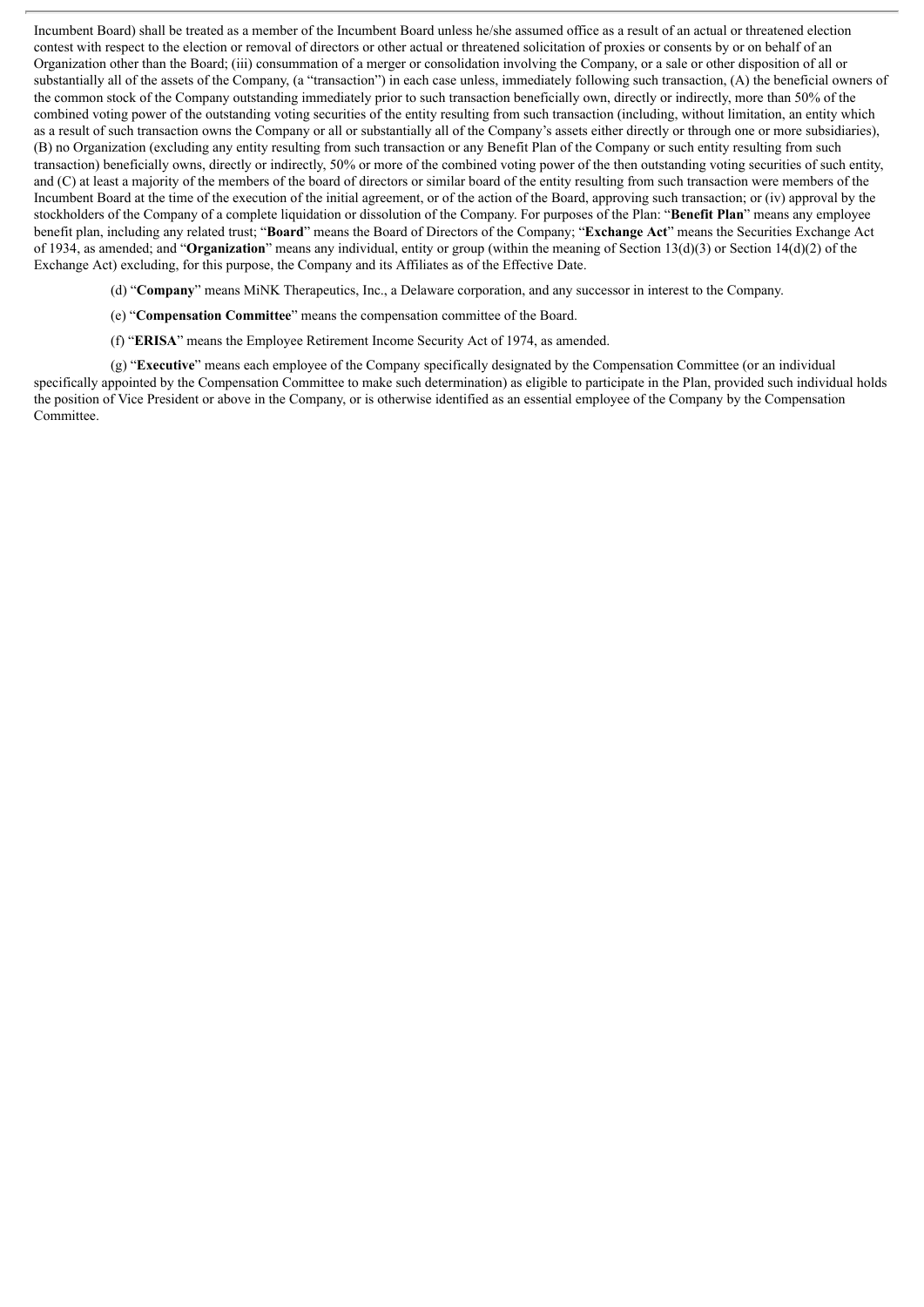(h) "**Good Reason**" means, in each case, without Executive's written consent, (i) a material reduction in Executive's base salary, target incentive bonus, duties or responsibilities; or (ii) a relocation of Executive's principal office, without his/her consent, to a location more than thirty (30) miles from its location on the day prior to the Change of Control; provided that (A) Executive provides written notice to the Company, setting forth in reasonable detail the nature of the condition giving rise to Good Reason, within thirty (30) days of the initial existence of such condition, (B) the condition remains uncured by the Company for a period of thirty (30) days following such notice and (C) Executive terminates his employment, if at all, not later than thirty (30) days after the expiration of such cure period.

(i) "**Person**" means an individual, a corporation, an association, a partnership, an estate, a trust and any other entity or organization, other than the Company or any of its Affiliates.

(j) "**Products**" mean all products planned, researched, developed, under development, tested, manufactured, sold, licensed, leased or otherwise distributed or put into use by the Company or any of its Affiliates, together with all services provided or planned by the Company or any of its Affiliates, during Executive's employment.

#### 2. Change of Control.

(a) If, on or after the Effective Date, a Change of Control occurs, on the date of such Change of Control, notwithstanding the terms of the Company's equity incentive plan under which Executive's equity awards were granted or any applicable award agreements evidencing such awards, fifty-percent (50%) of any stock options, restricted stock units or shares of restricted stock of the Company previously granted or issued to Executive that are outstanding and unvested as of the date of the Change of Control and for which vesting is solely based on the passage of time shall become vested, exercisable and, in the case of shares of restricted stock, no longer subject to forfeiture, provided that Executive is employed by the Company on the date of such Change of Control.

(b) If, on or after the Effective Date, a Change of Control occurs and, within eighteen (18) months following such Change of Control, the Company terminates Executive's employment other than for Cause (not including as a result of Executive's death or long-term disability), or such Executive terminates his/her employment for Good Reason, then the Company shall pay to Executive in one lump sum an amount equal to (i) twelve (12) months base salary at the rate in effect on the date of termination of employment (or, if greater, as in effect prior to any reduction to such base salary following the Change of Control), plus (ii) an amount equal to the higher of (A) Executive's target incentive bonus for the year in which Executive's employment terminates (or, if greater, as in effect prior to any reduction to such target incentive bonus following the Change of Control), or (B) the actual incentive bonus paid to Executive, if any, under the Company's incentive plan for the last full fiscal year preceding the year in which Executive's employment terminates; and, if Executive timely elects COBRA continuation coverage, the Company shall also pay the employer portion of the group medical and dental premium payments as in effect on the date of the termination of employment for Executive and his/her qualified dependents until the earlier of (i) the end of the twelve (12)-month period following the date of termination of employment, or (ii) the date on which Executive ceases to be eligible for COBRA continuation coverage for any reason or such coverage otherwise terminates. If Executive timely elects COBRA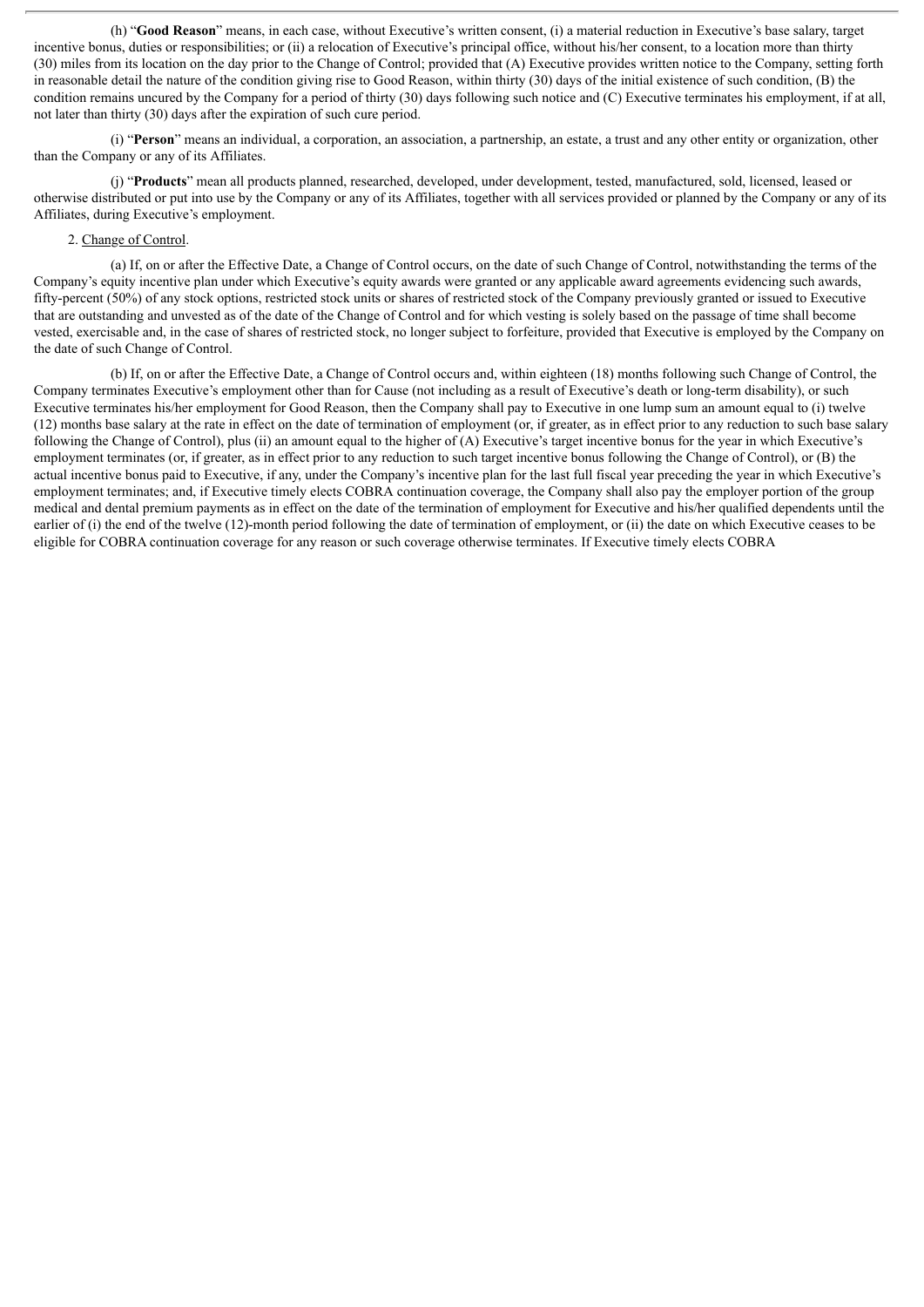continuation coverage and the Company concludes that the foregoing arrangement could result in additional taxes or penalties for either Executive or the Company on account of the rules under Section 105(h) of the Internal Revenue Code, then in lieu of this continued subsidized coverage, Executive shall be provided with an additional severance payment equal to the value of this employer-provided subsidy for the twelve (12)-month period following the date of termination, plus an additional lump-sum payment in an amount sufficient, after giving effect to all federal, state and other taxes with respect to such additional payment, to make Executive whole for all taxes (including withholding taxes) on such payment. In addition, in the event the Company terminates Executive's employment other than for Cause (not including as a result of Executive's death or long-term disability), or Executive terminates his/her employment for Good Reason within eighteen (18) months following a Change of Control, then, notwithstanding the terms of the Company's equity incentive plan under which Executive's equity awards were granted or any applicable award agreements evidencing such awards, (I) any outstanding unvested options granted or issued to Executive as of the date of the Change of Control shall become vested and shall be exercisable for ninety (90) days following termination of Executive's employment (but not following the original term of such options), (II) any shares of unvested restricted stock of the Company or unvested restricted stock units granted or issued to Executive as of the date of the Change of Control shall become vested and no longer subject to forfeiture (in the case of restricted stock), in the case of (I) and (II), assuming that any performance vesting conditions associated with a grant of options, restricted stock or restricted stock units are satisfied, and (III) the Company will provide Executive with an outplacement benefit in the form of a lump-sum payment of \$10,000 plus an additional lump-sum payment in an amount sufficient, after giving effect to all federal, state and other taxes with respect to such additional payment, to make Executive whole for all taxes (including withholding taxes) on such outplacement assistance benefit.

(c) All payments required to be made by the Company hereunder to Executive or his/her dependents, beneficiaries, or estate will be reduced by any tax, payroll deductions or other amounts required to be withheld by the Company under applicable law or regulation.

(d) The payments and benefits contemplated by Section 2(a) and the contributions to the cost of Executive's continued participation in the Company's group health and dental plans that may be due Executive under Section 2(b) shall constitute the entire obligation of the Company to Executive. In order to receive and retain any payments or other benefits under Section 2(b), Executive must execute a general release of claims (the "**Release**") in a form acceptable to the Company and Executive must continue to comply with any agreement between Executive and the Company or any of its Affiliates that includes non-competition, non-solicitation and/or confidentiality restrictions, including, for the avoidance of doubt, any restrictive covenants contained in any Participation Agreement (the "**Restrictive Covenants**"). The severance payments and benefits payable under the Plan shall be subject to forfeiture, clawback and/or recoupment by the Company automatically upon Executive's breach of any Restrictive Covenants.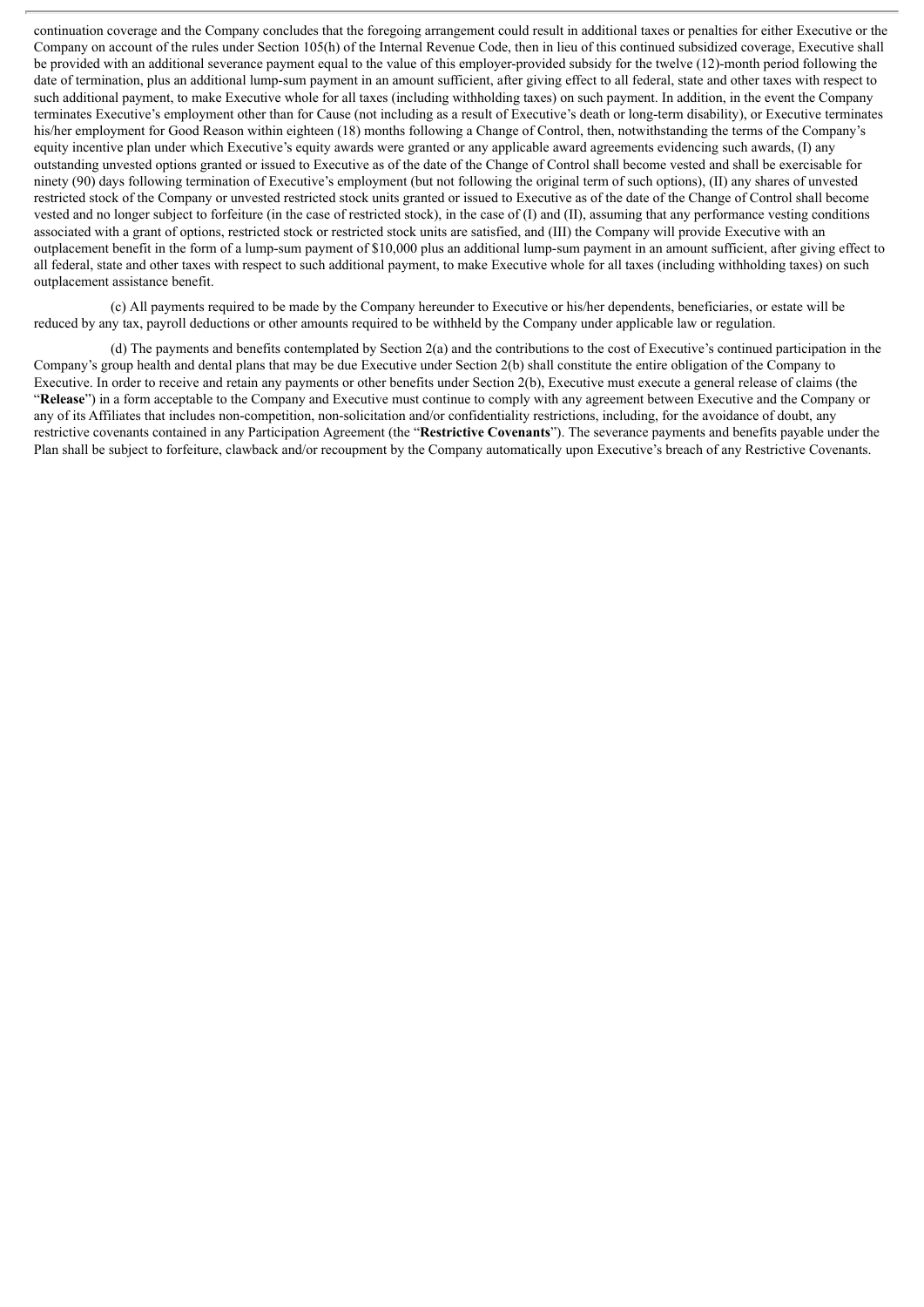(e) Except for medical and dental insurance coverage continued pursuant to Section 2(b), benefits shall terminate pursuant to the terms of the applicable benefit plans based on the date of termination of Executive's employment without regard to any continuation of base salary or other payment to Executive following such date of termination.

(f) The obligation of the Company to make payments to or on behalf of Executive under Section 2(b) is expressly conditioned upon Executive's continued full performance of obligations under the Plan and Executive's Participation Agreement. Executive recognizes that, except as expressly provided in Section 2(b), no compensation is earned by, or in any way owing to, Executive after termination of employment.

#### 3. Timing of Payments; Section 409A.

(a) The Plan is intended to comply with Section 409A of the Internal Revenue Code ("**Section 409A**") or an exemption thereunder and the Plan (including all Participation Agreements) shall be construed and administered in accordance with Section 409A. Any payments under the Plan that may be exempt under Section 409A either as separation pay due to an involuntary separation from service or as a short-term deferral shall be treated as exempt under Section 409A to the maximum extent possible. For purposes of Section 409A, references to termination of employment will be interpreted consistent with the definition of "separation from service" in Section 409A, to the extent required under Section 409A, and each installment in a series of payments will be treated as a separate "payment." Notwithstanding any other provision of the Plan (including any Participation Agreement), if any payment or benefit is conditioned on Executive's execution of a Release, the first payment shall include all amounts that would otherwise have been paid to Executive during the period beginning on the date of the termination of employment and ending on the payment date if no delay had been imposed and shall be made (or commence to be made in the case of any health continuation benefits or shall become effective in the case of any accelerated vesting or exercisability of equity awards), in all cases subject to the next sentence, on the first payroll period following the date that the release becomes effective, but no later than sixty (60) days following the date of Executive's termination of employment. If the period within which Executive must execute a Release begins in one calendar year and expires in the following calendar year, then any payments contingent upon the execution of a Release shall be made in such following calendar year (regardless of the year of execution of the Release) if the payment in such following calendar year is required to avoid penalty under Section 409A.

(b) Notwithstanding anything to the contrary in the Plan (including any Participation Agreement), if at the time of an Executive's termination of employment, Executive is a "specified employee," as defined below, any and all amounts payable under the Plan on account of such separation from service that are covered in (i) below that would (but for this provision) be payable within six (6) months following the date of termination, will instead be paid on the next business day following the expiration of such six (6) month period or, if earlier, upon Executive's death; except (i) to the extent of amounts that do not constitute a deferral of compensation within the meaning of Treasury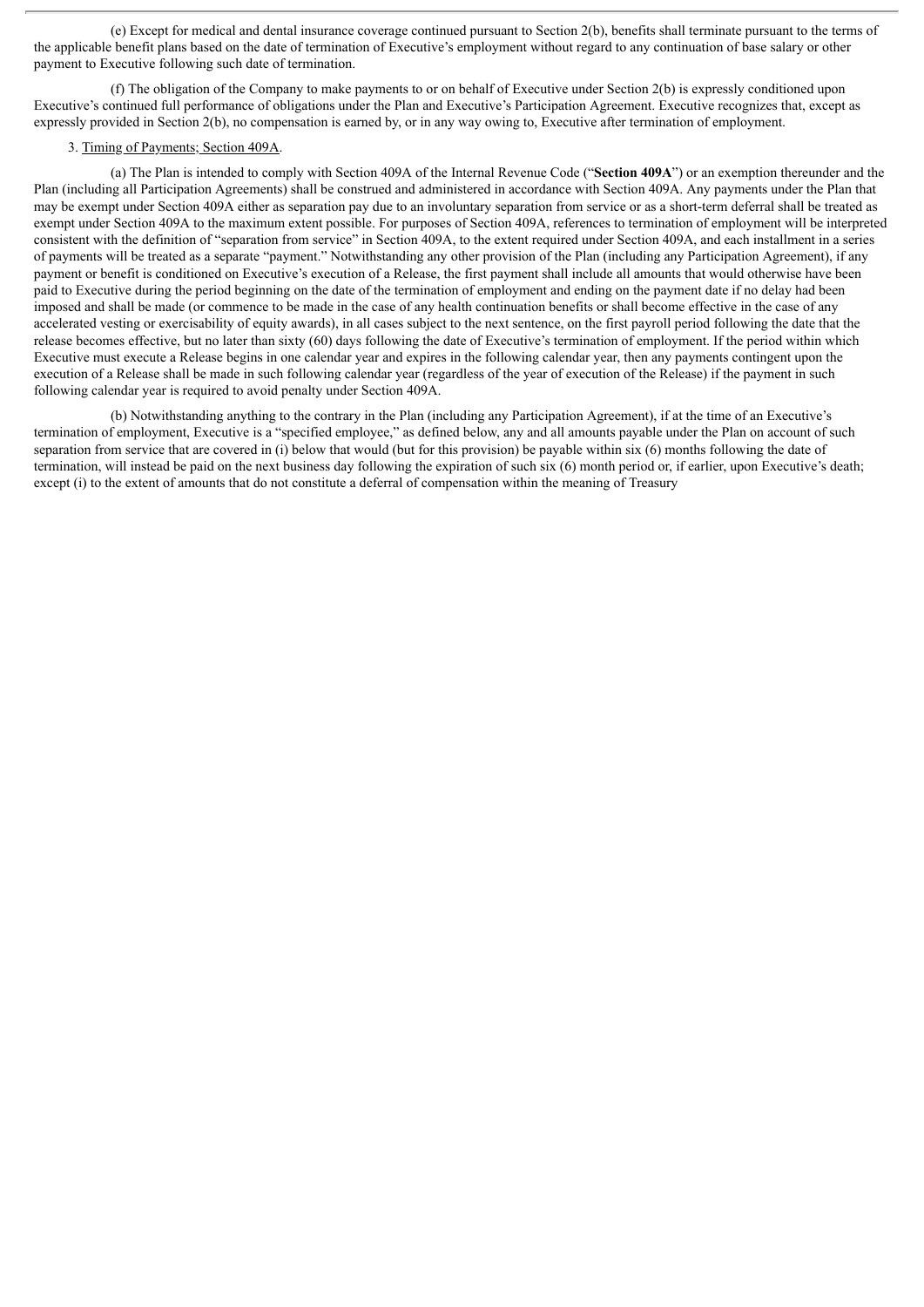Regulation Section 1.409A-1(b) (including without limitation by reason of the safe harbor set forth in Section 1.409A-1(b)(9)(iii), as determined by the Company in its reasonable good faith discretion); (ii) benefits that qualify as excepted welfare benefits pursuant to Treasury Regulation Section 1.409A-1(a)(5); or (iii) other amounts or benefits that are not subject to the requirements of Section 409A. Notwithstanding the foregoing, the Company makes no representations that the payments and benefits provided under the Plan comply with Section 409A and in no event shall the Company be liable for all or any portion of any taxes, penalties, interest or other expenses that may be incurred by an Executive on account of non-compliance with Section 409A.

4. Section 280G of the Internal Revenue Code. Notwithstanding anything in the Plan to the contrary (including any Participation Agreement), if at any time it is determined that payment of the benefits described herein, either alone or together with any other payments and benefits payable to an Executive (the "**280G Payments**"), would constitute "parachute payments" within the meaning of Section 280G of the Internal Revenue Code and would, but for this paragraph, be subject to the excise tax imposed under Section 4999 of the Internal Revenue Code (the "**Excise Tax**"), then such 280G Payments will be reduced by the Company by first reducing or eliminating payments that are payable in cash and then by reducing or eliminating payments, rights, and benefits that are not payable in cash, in each case, in reverse order beginning with payments, rights, or benefits that are to be paid farthest in time from the termination of employment or the Change of Control, as applicable, so that Executive will not be subject to the Excise Tax; provided that such reduction or elimination will not apply if Executive would receive a greater after-tax amount by receiving all such 280G Payments without reduction or elimination pursuant to the foregoing provisions of this sentence. In the event that an Executive receives payments or benefits that should not have been paid under this paragraph, Executive must repay or reimburse the Company promptly upon receiving notice that an overpayment has been made. Nothing in the Plan or any Participation Agreement will cause the Company to be responsible for, or to have any liability or obligation with respect to, the Excise Tax, including, but not limited to providing any gross-up or payment for such tax.

5. Amendment. The Plan may be amended, modified or terminated by the Compensation Committee in its sole discretion prior to the occurrence of a Change in Control; provided, that no such amendment, modification or termination shall be effective with respect to any Executive that has executed a Participation Agreement if such action would materially and adversely affect the interests of Executive, except to the extent such Executive has agreed in writing to be bound by such amendment, modification or termination; and provided further, that during the eighteen (18)-month period following the consummation of a Change in Control, (a) the Plan may not be terminated and (b) the Plan may not be amended if such amendment would in any manner be adverse to the interests of an Executive.

6. Unfunded Plan. The Plan is unfunded, and payments and benefits hereunder are payable from the general assets of the Company. The Plan is unfunded and is intended to be an "employee welfare benefit plan" (within the meaning of Section 3(1) of ERISA), maintained for the purpose of providing benefits to a select group of management or highly compensated employees and shall be administered and construed in accordance with Appendix A.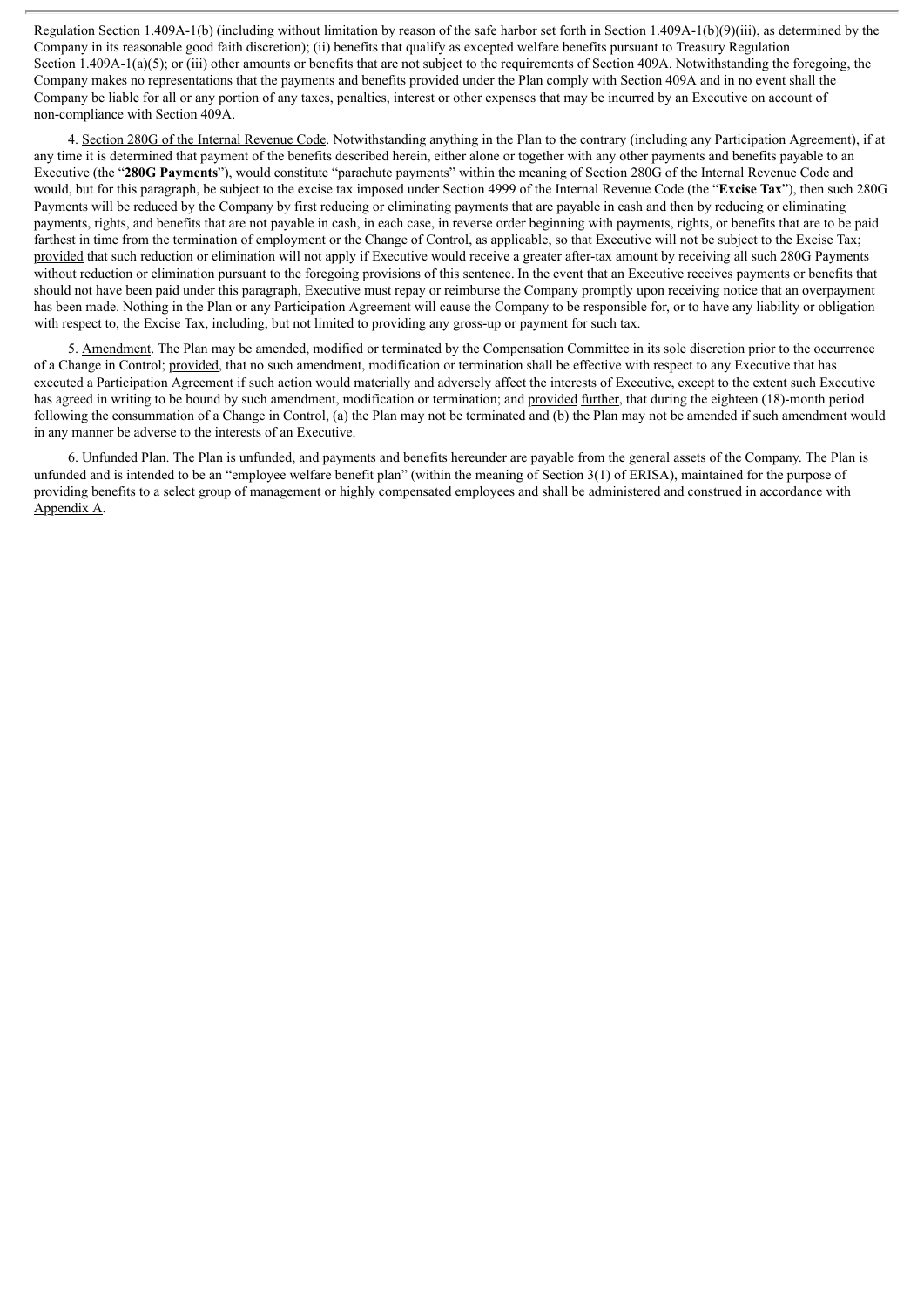7. Governing Law. This is Plan shall be construed and enforced under and be governed in all respects by the laws of the State of New York, without regard to the conflict of laws principles thereof.

*Adopted by the Board of Directors* – June 8, 2022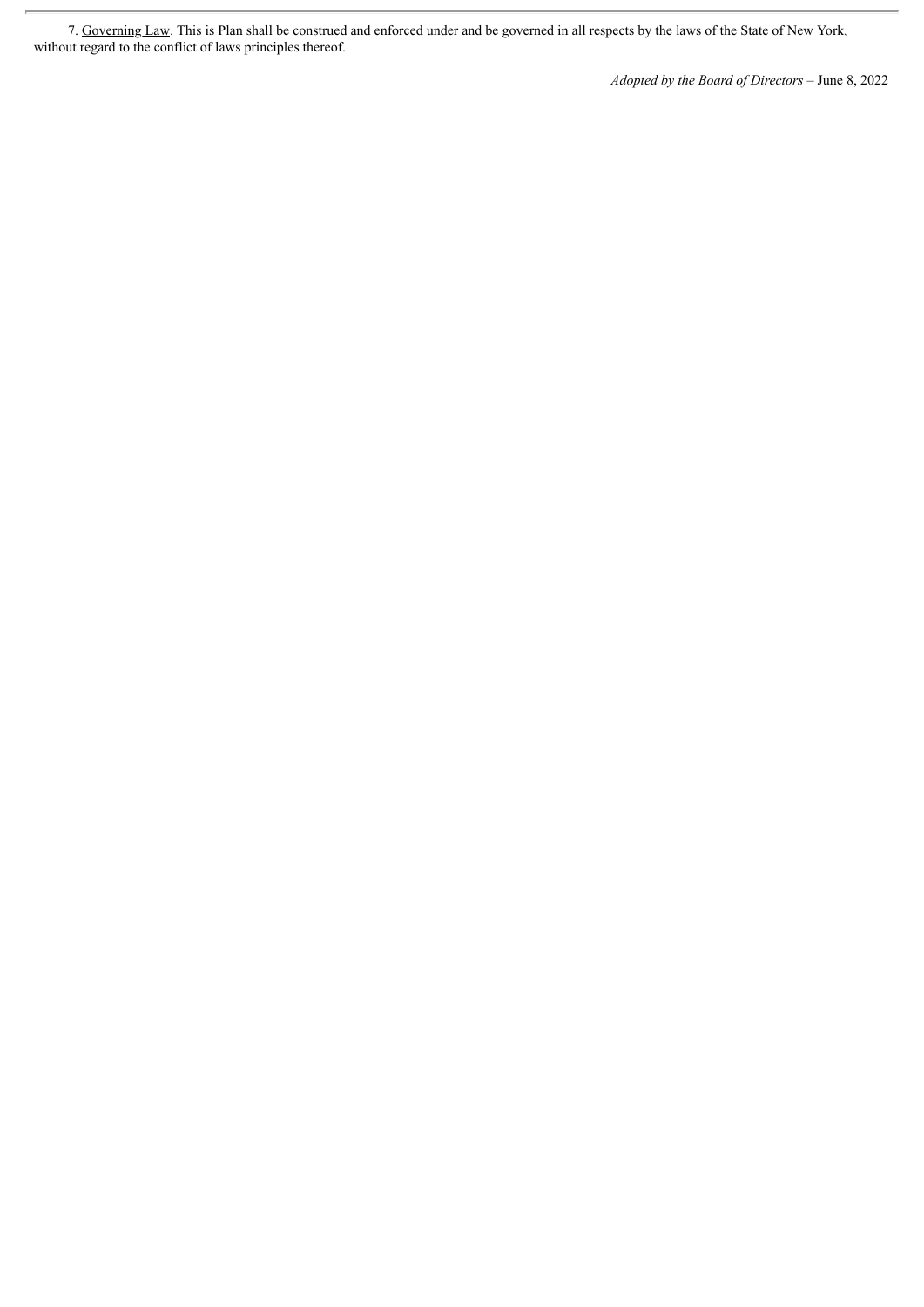Appendix A

#### **CLAIMS, INQUIRIES AND APPEALS**

(a) Claims for Benefits and Inquiries. Any claim for benefits, request for review, inquiries about the Plan or inquiries about present or future rights under the Plan must be submitted to the Compensation Committee in writing by an Executive (or his or her authorized representative) at the following address:

#### MiNK Therapeutics, Inc. 149 Fifth Avenue Suite 500 New York, NY 10010 Attn: Chairman of the Compensation Committee of the Board

(b) Denial of Claims. In the event that any claim for benefits is denied in whole or in part, the Compensation Committee must provide the claimant with written or electronic notice of the denial of the claim, and of the claimant's right to review the denial. Any electronic notice will comply with the regulations of the U.S. Department of Labor. The notice of denial will be set forth in a manner designed to be understood by the claimant and will include the following:

(i) the specific reason or reasons for the denial;

(ii) references to the specific Plan provisions upon which the denial is based;

(iii) a description of any additional information or material that the Compensation Committee needs to complete the review and an explanation of why such information or material is necessary; and

(iv) an explanation of the Compensation Committee's review procedures and the time limits applicable to such procedures, including a statement of the claimant's right to bring a civil action under Section 502(a) of ERISA following a denial on review of the claim, as described in (d) below.

This notice of denial will be given to the claimant within ninety (90) days after the Compensation Committee receives the claim, unless special circumstances require an extension of time, in which case, the Compensation Committee has up to an additional ninety (90) days for processing the claim. If an extension of time for processing is required, written notice of the extension will be furnished to the claimant before the end of the initial ninety (90) day period.

This notice of extension will describe the special circumstances necessitating the additional time and the date by which the Compensation Committee is to render its decision on the claim.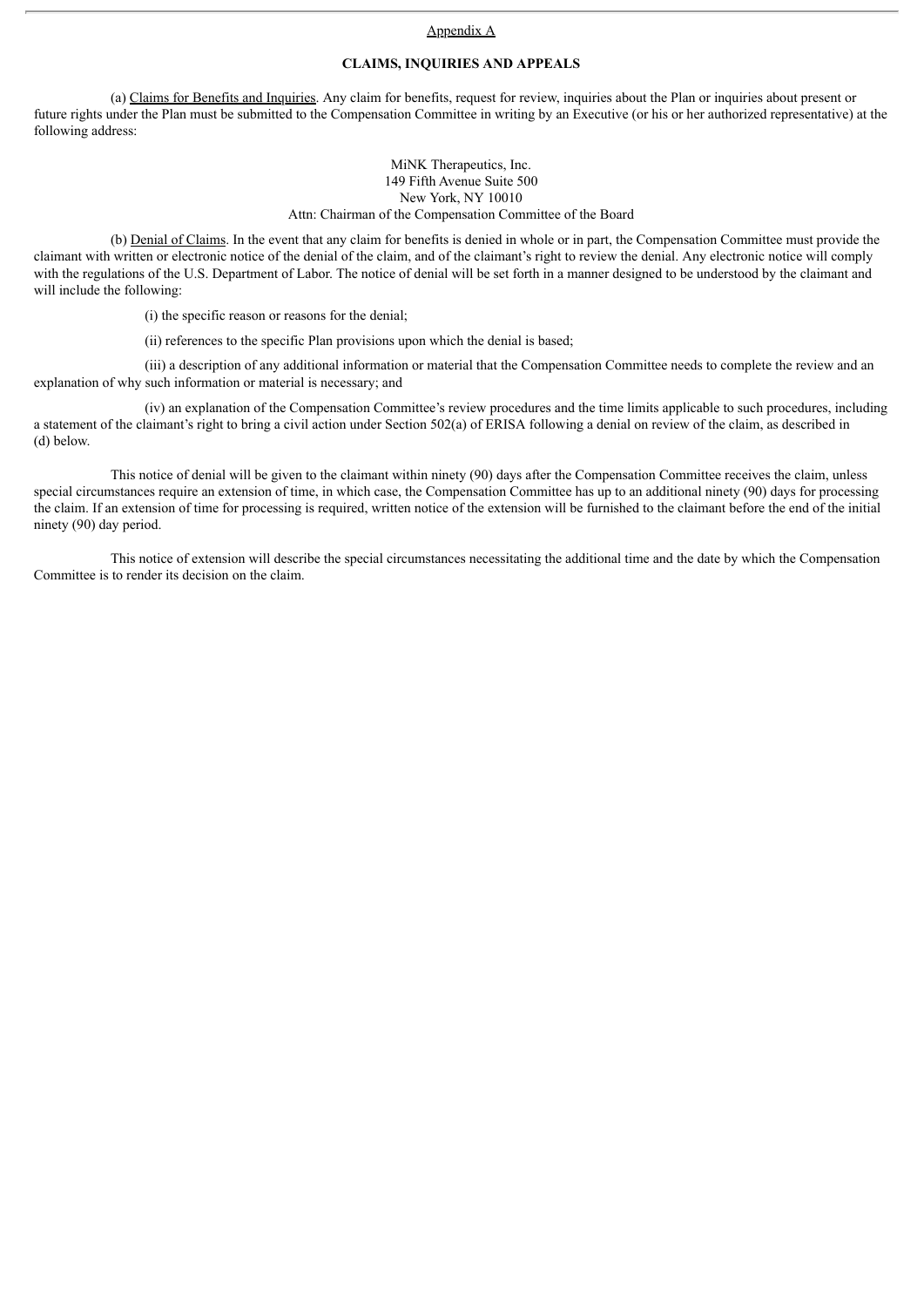(c) Request for a Review. Any person (or that person's authorized representative) for whom a claim for benefits is denied, in whole or in part, may appeal the denial by submitting a request for a review to the Compensation Committee within sixty (60) days after the claim is denied. A request for a review shall be in writing and shall be sent to the address set forth above. A request for review must set forth all of the grounds on which it is based, all facts in support of the request and any other matters that the claimant feels are pertinent. The claimant (or his or her representative) shall have the opportunity to submit (or the Compensation Committee may require the claimant to submit) written comments, documents, records, and other information relating to his or her claim. The claimant (or his or her representative) shall be provided, upon request and free of charge, reasonable access to, and copies of, all documents, records and other information relevant to his or her claim. The review shall take into account all comments, documents, records and other information submitted by the claimant (or his or her representative) relating to the claim, without regard to whether such information was submitted or considered in the initial benefit determination.

(d) Decision on Review. The Compensation Committee will act on each request for review within sixty (60) days after receipt of the request, unless special circumstances require an extension of time (not to exceed an additional sixty (60) days), for processing the request for a review. If an extension for review is required, written notice of the extension will be furnished to the claimant within the initial sixty (60) day period. This notice of extension will describe the special circumstances necessitating the additional time and the date by which the Compensation Committee is to render its decision on the review. The Compensation Committee will give prompt, written or electronic notice of its decision to the claimant. Any electronic notice will comply with the regulations of the U.S. Department of Labor. In the event that the Compensation Committee confirms the denial of the claimant for benefits in whole or in part, the notice will set forth, in a manner calculated to be understood by the claimant, the following:

(i) the specific reason or reasons for the denial;

(ii) references to the specific Plan provisions upon which the denial is based;

(iii) a statement that the claimant is entitled to receive, upon request and free of charge, reasonable access to, and copies of, all documents, records and other information relevant to his or her claim; and

(iv) a statement of the claimant's right to bring a civil action under Section 502(a) of ERISA.

(e) Rules and Procedures. The Compensation Committee will establish rules and procedures, consistent with the Plan and with ERISA, as necessary and appropriate in carrying out its responsibilities in reviewing benefit claims. The Compensation Committee may require a claimant who wishes to submit additional information in connection with an appeal from the denial of benefits to do so at the claimant's own expense.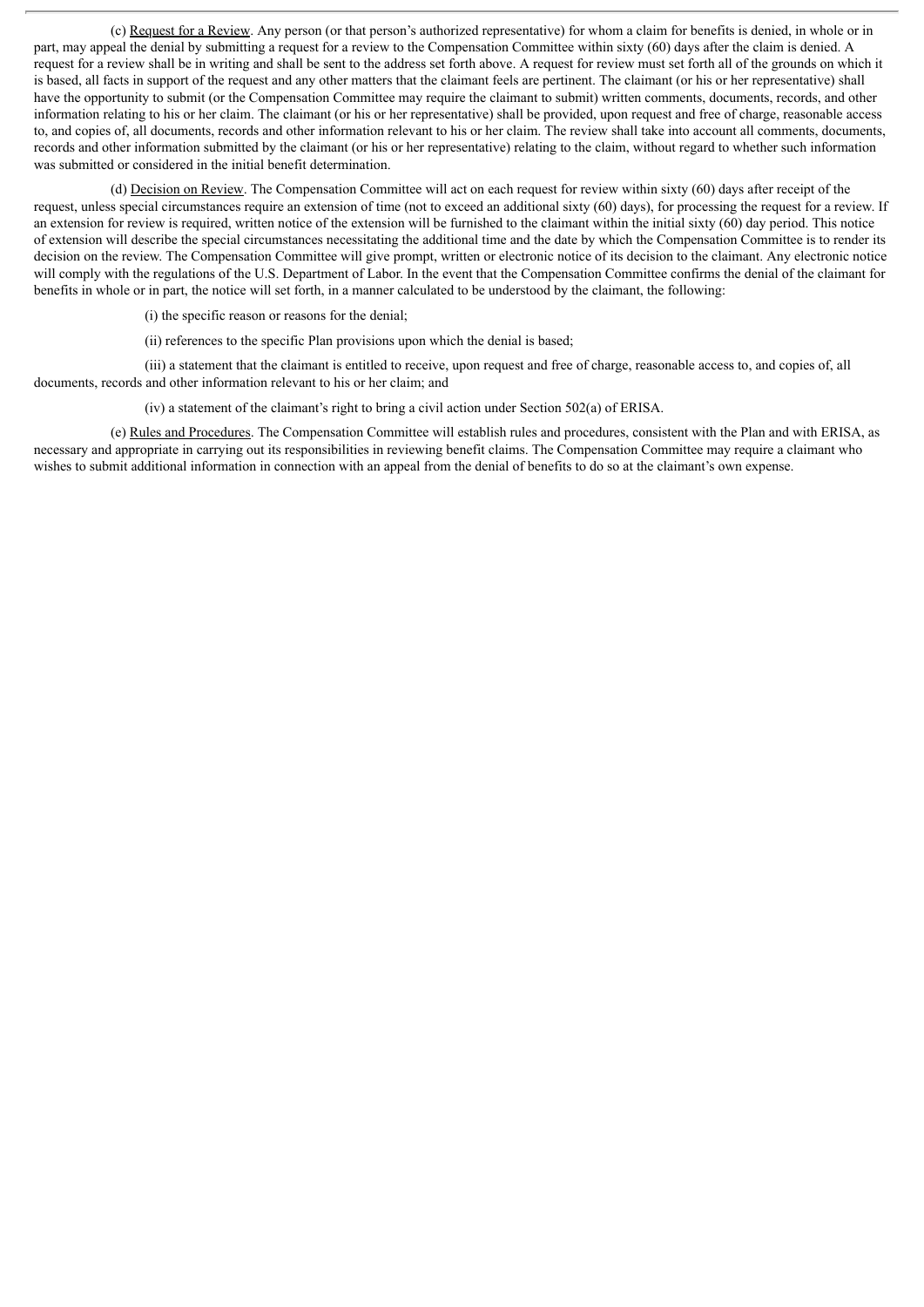(f) Exhaustion of Remedies. No legal action for benefits under the Plan may be brought until the claimant (i) has submitted a written claim for benefits in accordance with the procedures described by (a) above, (ii) has been notified by the Compensation Committee that the claim is denied, (iii) has filed a written request for a review of the claim in accordance with the appeal procedure described in (c) above, and (iv) has been notified that the Compensation Committee has denied the appeal. Notwithstanding the foregoing, if the Compensation Committee does not respond to an Executive's claim or appeal within the relevant time limits specified in this Appendix A, Executive may bring legal action for benefits under the Plan pursuant to Section 502(a) of ERISA. In no event may any legal proceeding regarding entitlement to benefits or any aspect of benefits under the Plan be commenced later than the earlier of: (i) one year after the date on which the claimant receives a decision from the Compensation Committee regarding his or her appeal; and (ii) the date otherwise prescribed by applicable law.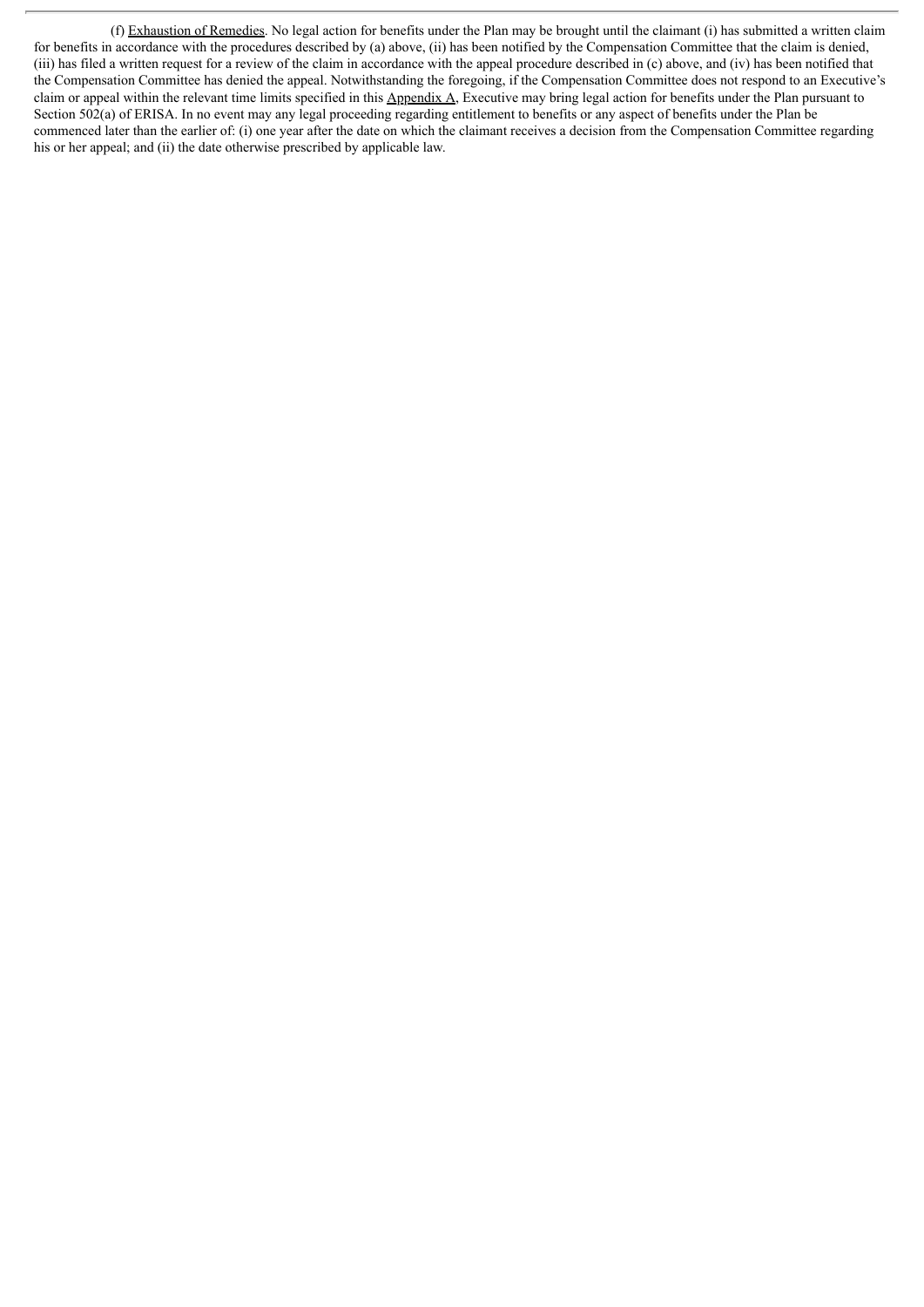#### Exhibit A

#### **EXECUTIVE CHANGE OF CONTROL PLAN**

#### **Participation Agreement**

Executive signing below hereby wishes to participate in the Executive Change of Control Plan of MiNK Therapeutics, Inc. (as it may be amended from time to time, the "**Plan**"). In order for Executive to participate in the Plan, Executive must agree to the restrictions on his/her activities during and after his/her employment as provided in this Participation Agreement. Any capitalized terms used in this Participation Agreement and not defined shall have the meaning set forth in the Plan. By signing below, the Company and Executive agree as follows:

1. Participation in the Plan. Executive shall be entitled to participate in the Plan on the terms and conditions provided for in the Plan and this Participation Agreement, as the same may be amended from time to time.

2. Non-competition. While Executive is employed by the Company and for the greater of (i) twelve (12) months after his/her employment terminates or (ii) the period during which Executive is receiving payments or benefits under the Plan (the "**Non-Competition Period**"), Executive shall not, directly or indirectly, whether as owner, partner, investor, consultant, agent, employee, co-venturer or otherwise, compete with the Company or any of its Affiliates or undertake any planning for any business competitive with the Company or any of its Affiliates. Specifically, but without limiting the foregoing, Executive agrees not to engage in any manner in any activity that is directly or indirectly competitive with the business of the Company or any of its Affiliates as conducted or under consideration at any time during Executive's employment. Restricted activity includes, without limitation, accepting employment or a consulting position with any Person who is, or at any time within twelve (12) months prior to termination of Executive's employment has been, a competitor or a customer of the Company or any of its Affiliates. For the purposes of this Section 2, the business of the Company and its Affiliates shall include all Products and Executive's undertaking shall encompass all items, products and services that may be used in substitution for Products. The foregoing shall not prohibit Executive's passive ownership of two percent (2%) or less of the equity securities of any publicly traded company. Executive agrees that, during his/her employment with the Company or any Affiliate of the Company, he/she will not undertake any outside activity, whether or not competitive with the business of the Company or its Affiliates, that could reasonably give rise to a conflict of interest or otherwise interfere with his/her duties and obligations to the Company or any of its Affiliates.

3. Non-solicitation. Executive further agrees that while he/she is employed by the Company or any Affiliate of the Company and thereafter during the Non-Competition Period, Executive will not hire or attempt to hire any employee of the Company or any of its Affiliates, assist in such hiring by any Person, encourage any such employee to terminate his or her relationship with the Company or any of its Affiliates, or solicit or encourage any customer or vendor of the Company or any of its Affiliates to terminate its relationship with them, or, in the case of a customer, to conduct with any Person any business or activity which such customer conducts or could conduct with the Company or any of its Affiliates.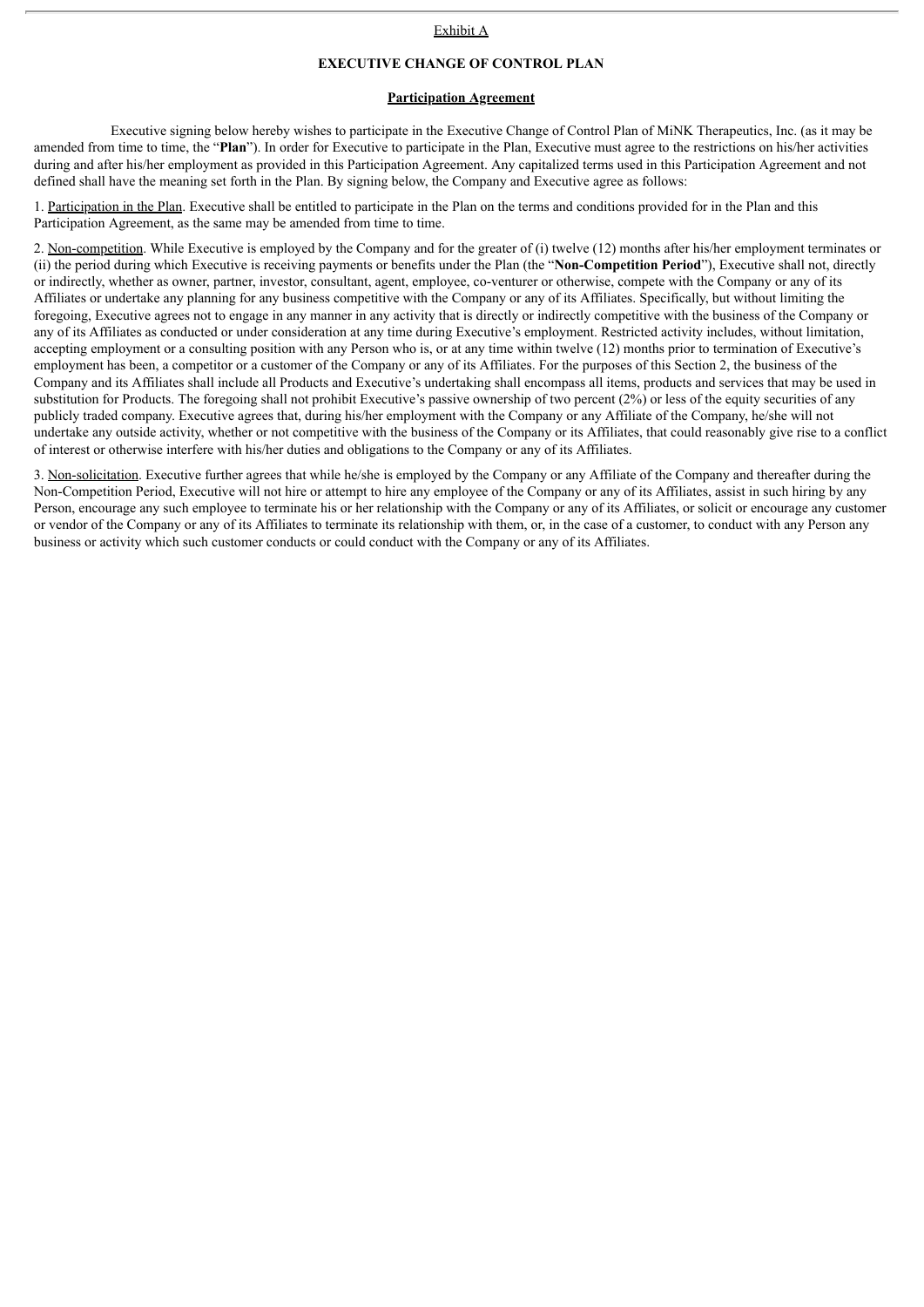4. Conflicting Agreements. Executive hereby represents and warrants that the execution of this Participation Agreement, participation in the Plan and the performance of his/her obligations hereunder will not breach or be in conflict with any other agreement to which Executive is a party or is bound. In addition, except where specifically provided in the Plan or this Participation Agreement, nothing in the Plan or this Participation Agreement is intended to replace, amend or modify any other agreement between the Company and Executive, and to the extent such other agreements contain similar provisions to those provided for in this Participation Agreement, such provisions shall be in addition to the provisions provided herein and shall remain in effect.

5. Notification Requirement. Until the conclusion of the Non-Competition Period, Executive shall give notice to the Company of each new business activity he/she plans to undertake, at least twenty-one (21) days prior to beginning any such activity. Such notice shall state the name and address of the Person for whom such activity is undertaken and the nature of Executive's business relationship(s) and position(s) with such Person. Executive shall provide the Company with such other pertinent information concerning such business activity as the Company may reasonably request in order to determine Executive's continued compliance with this Participation Agreement and the Plan.

6. Enforcement of Covenants. Executive acknowledges that he/she has carefully read and considered all the terms and conditions of this Participation Agreement, including the restraints imposed upon him/her pursuant to the Plan and this Participation Agreement. Executive agrees that said restraints are necessary for the reasonable and proper protection of the Company and its Affiliates and that each and every one of the restraints is reasonable in respect to subject matter, length of time and geographic area. Executive further acknowledges that, were he/she to breach any of his/her covenants contained in the Plan or this Participation Agreement, the damage to the Company would be irreparable. Executive therefore agrees that the Company, in addition to any other remedies available to it, shall be entitled to preliminary and permanent injunctive relief against any breach or threatened breach by Executive of any of said covenants, without having to post bond. The parties further agree that, in the event that any provision of Sections 2 and 3 hereof shall be determined by any court of competent jurisdiction to be unenforceable by reason of its being extended over too great a time, too large a geographic area or too great a range of activities, such provision shall be deemed to be modified to permit its enforcement to the maximum extent permitted by law.

7. General. This Participation Agreement may be amended or modified by execution of an amendment signed by Executive and the Company. This Participation Agreement and the Plan shall be construed and enforced under and be governed in all respects by the laws of the State of New York, without regard to the conflict of laws principles thereof.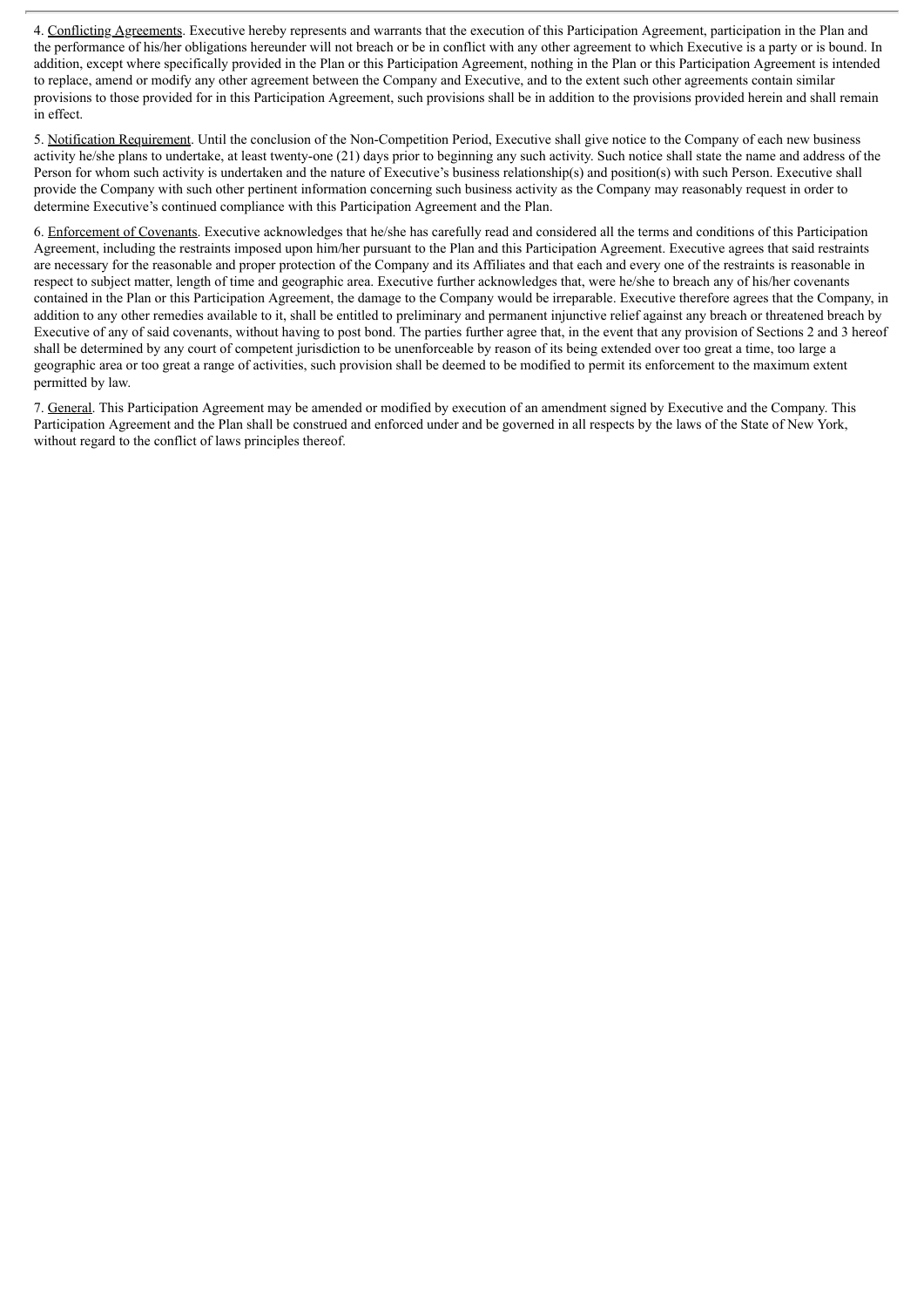*[Remainder of page intentionally left blank.]*